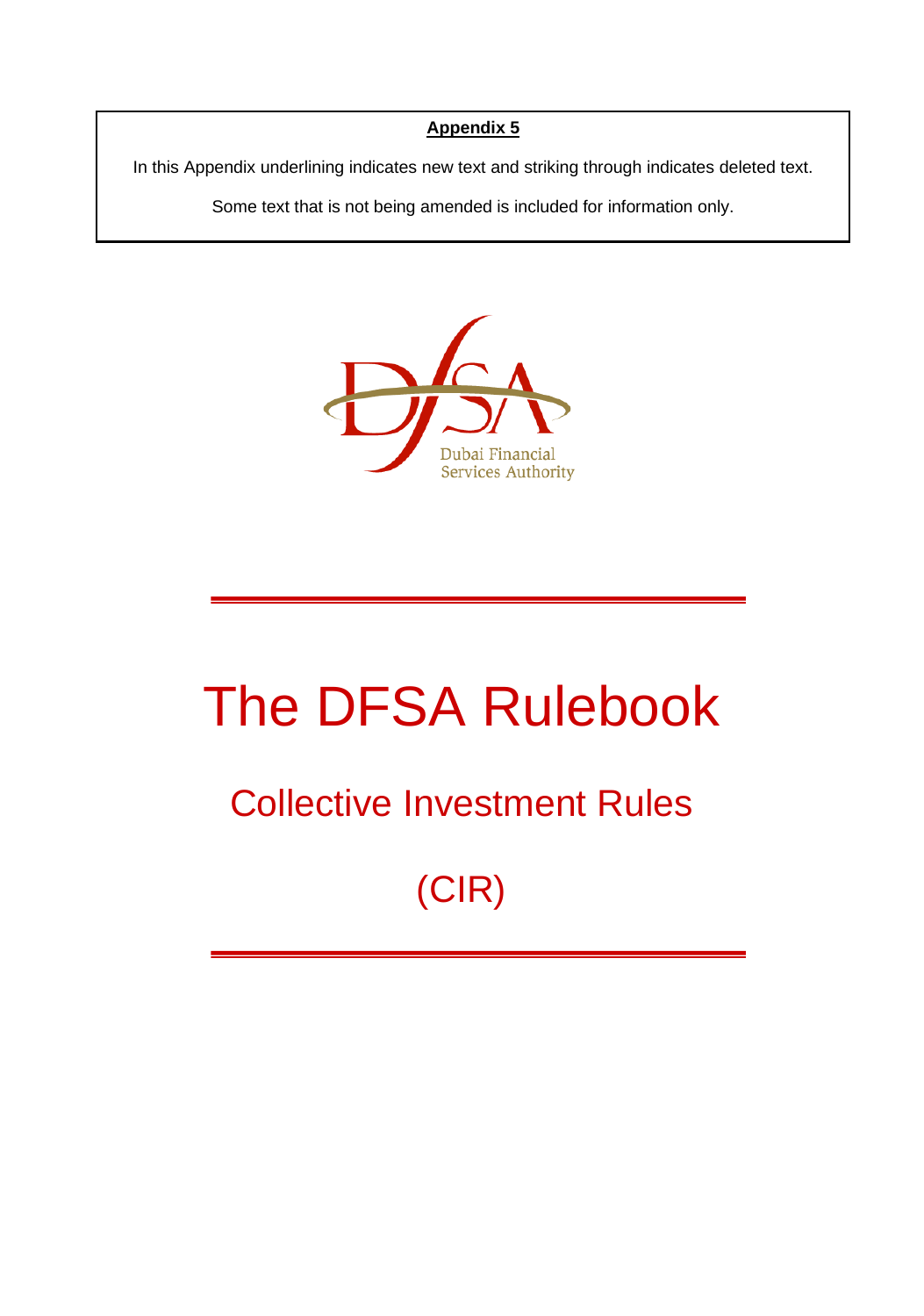

## **3 SPECIALIST CLASSES OF FUNDS**

## **3.1 Specialist Funds**

….

**….**

## **Investment Token Funds**

**3.1.14** A Fund is an Investment Token Fund if its main purpose is investing in Investment Tokens.

## **Crypto Token Funds**

## **3.1.15** A Fund is a Crypto Token Fund if its main purpose is investing in Crypto Tokens.

#### **Guidance**

A Fund in the DIFC is only permitted to invest in a Crypto Token that is an Accepted Crypto Token i.e. that the DFSA has approved as suitable for use in the DIFC – see GEN 3A.2.1.

**….**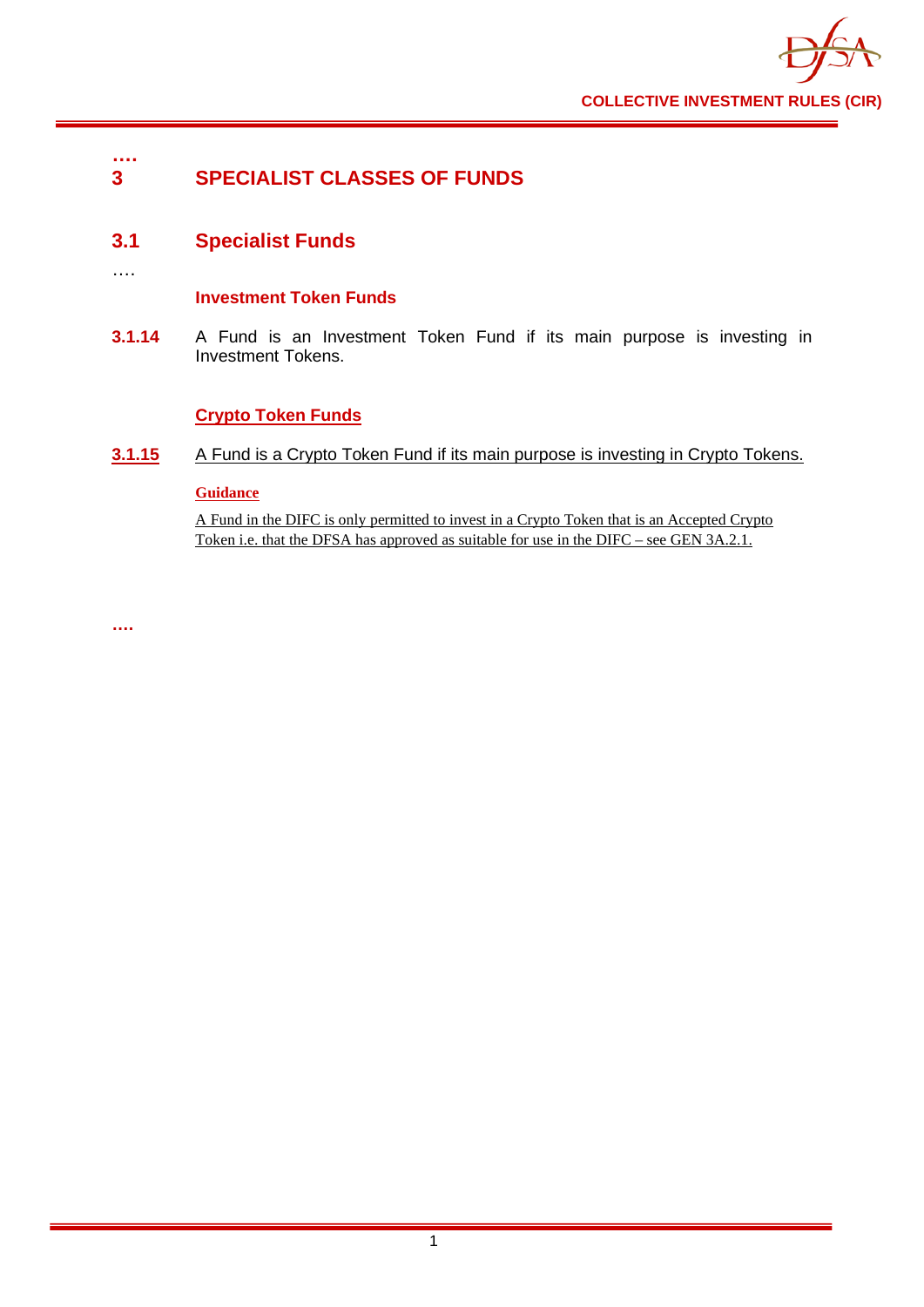

## **6 EXTERNAL FUND MANAGERS AND EXTERNAL FUNDS**

#### **Guidance**

This chapter sets out the detailed requirements that apply to External Fund Managers and External Funds. Article 20(5) of the Law contains the criteria to be classified as an External Fund Manager and Article 14(1) of the Law contains the criteria for an External Fund.

## **6.1 Requirements for External Fund Managers**

## **Application**

**6.1.1** This section applies to an External Fund Manager.

……

## **Use of a Fund Platform not permitted**

**6.1.4** An External Fund Manager must not use a Fund Platform.

## **External management of Fund investing in Crypto Tokens not permitted**

**6.1.5** An External Fund Manager must not manage a Domestic Fund that has any Fund Property that consists of Crypto Tokens.

## **6.2 Requirements for External Funds**

#### **Guidance**

Article 14(1) of the Law provides that a Fund is an External Fund if that Fund:

- a. is established in a jurisdiction other than the DIFC; and
- b. is managed by a Fund Manager which is an Authorised Firm.

## **Application**

- **6.2.1** This section applies to the Fund Manager of an External Fund.
- **6.2.2** The Fund Manager of an External Fund must:
	- (a) have systems and controls which are adequate to ensure compliance with the requirements that apply to the External Fund in the jurisdiction in which it is established or domiciled; and
	- (b) inform the DFSA of the jurisdiction in which the Fund is or is to be established or domiciled and the nature of regulatory requirements applicable to the Fund in the host jurisdiction.

#### **Guidance**

1. A Fund Manager of an External Fund is generally not subject to the requirements that otherwise apply to other Domestic Funds (see Article 14(2) of the Law). However, some limited requirements apply to External Funds. See for example the disclosure required under Rules 14.2.4 – 14.2.7. Should such a requirement conflict with any requirements that apply to an External Fund in the jurisdiction in which the Fund is domiciled, the Fund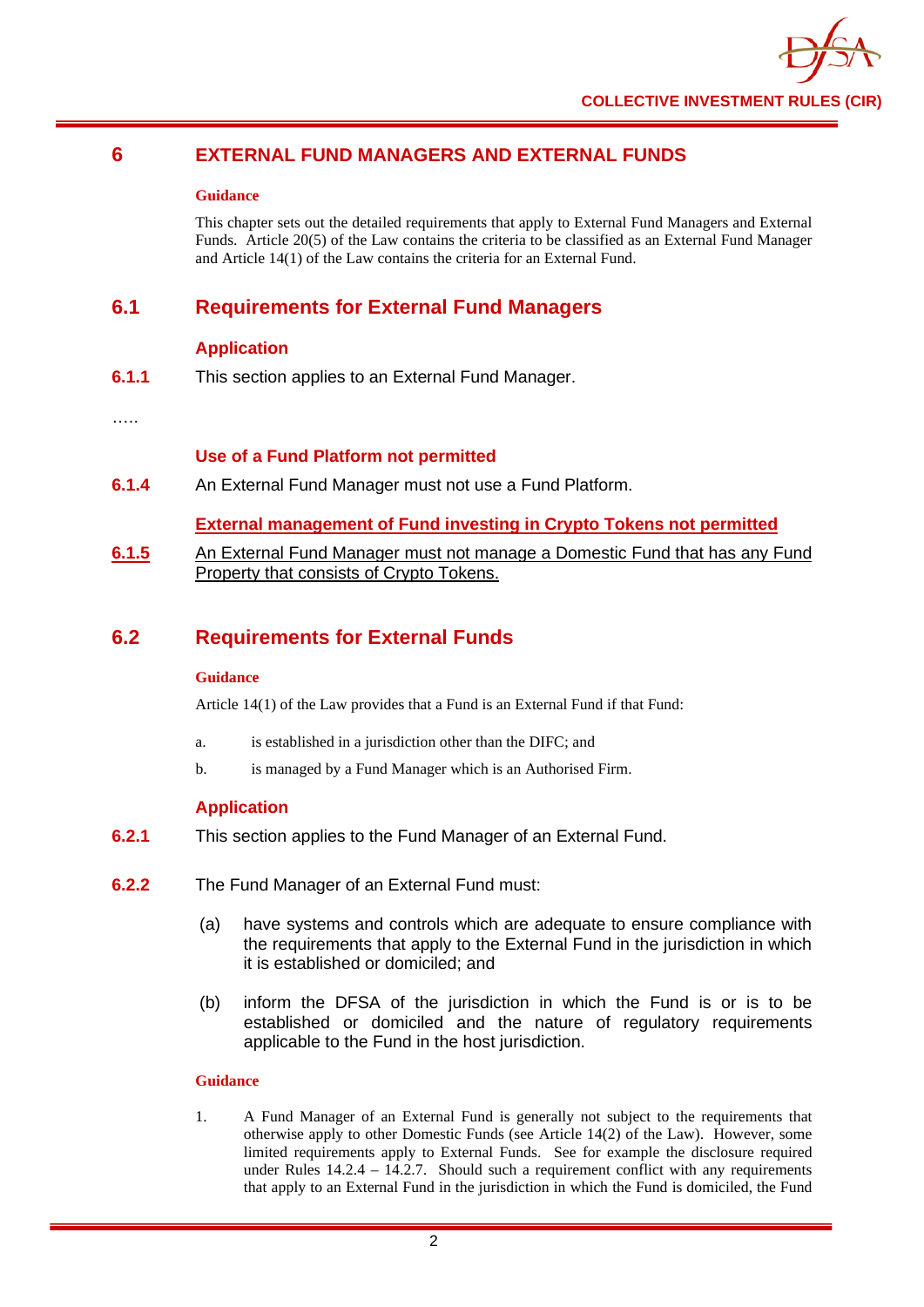

Manager may apply to the DFSA for appropriate waivers or modifications of the DFSA requirements.

- 2. The DFSA may, upon receipt of the information referred to in Rule 6.2.2(b), assess the desirability of establishing an External Fund in the particular jurisdiction chosen by the Fund Manager. Relevant considerations include:
	- a. the Fund Manager's need to establish the Fund in the particular jurisdiction for reasons such as the physical location of the Fund assets or investor preference;
	- b. any regulatory risks arising from establishing the External Fund in the relevant jurisdiction, particularly if the Fund is to be open to retail investors; and
	- c. whether the relevant jurisdiction complies with the FATF or other relevant international standards or requirements.

## **Management of External Fund investing in Crypto Tokens not permitted**

## **6.2.3** A Fund Manager must not manage an External Fund that has any Fund Property that consists of Crypto Tokens.

……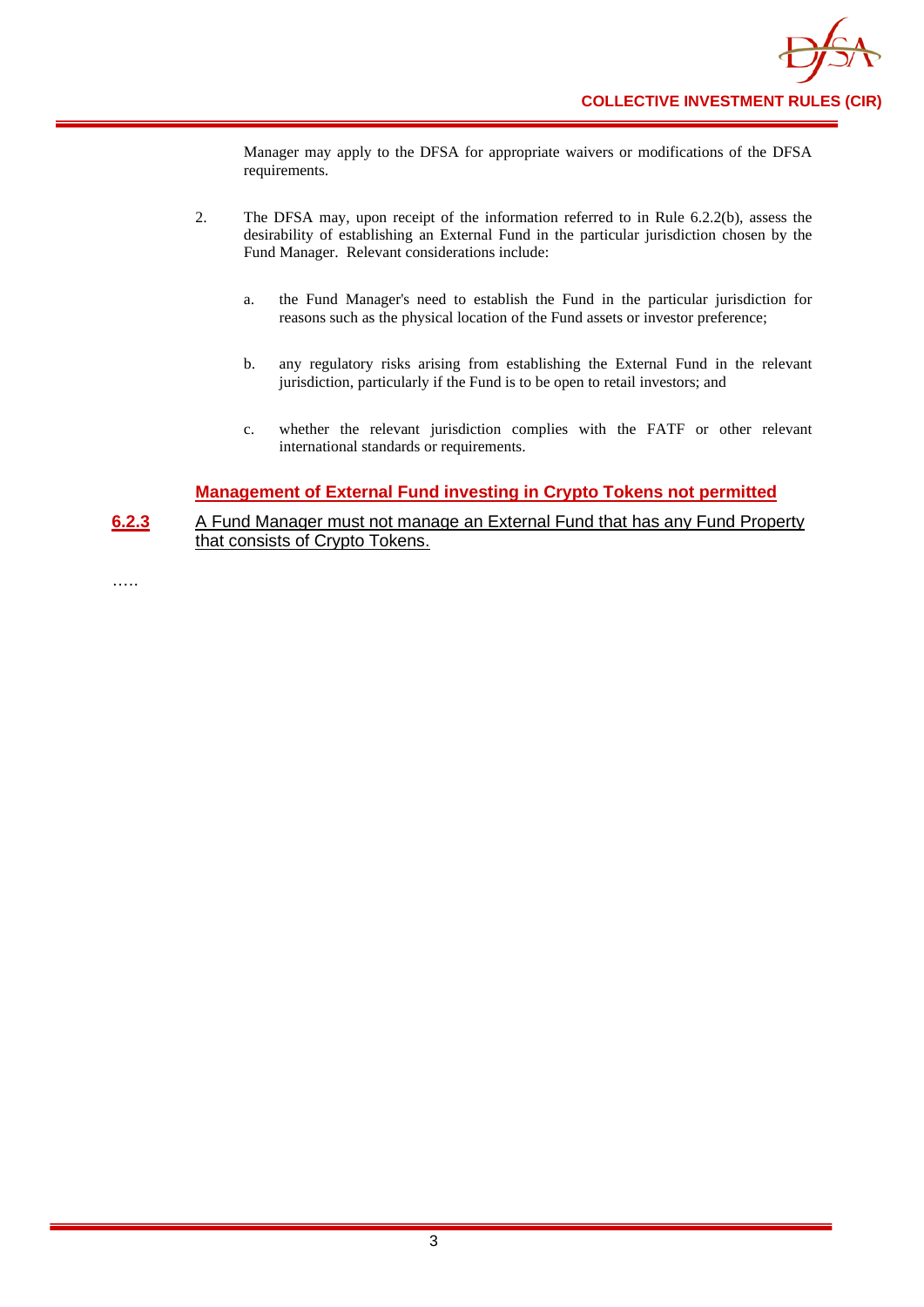

## **PART 4: CORE RULES RELATING TO ESTABLISHMENT AND MANAGEMENT OF DOMESTIC FUNDS**

….

## **8 MANAGEMENT AND OPERATION OF A FUND**

**….**

## **8.2 Duties in relation to Fund Property**

## **Fund Manager**

- **8.2.1** (1) A Fund Manager must make decisions as to the constituents of the Fund Property that are in accordance with the Constitution of the Fund and investment objectives and policy stated in the Prospectus.
	- (2) A Fund Manager must take all steps and execute all documents to ensure that transactions relating to the Fund Property are properly entered into for the account of the relevant Fund or Sub-Fund.
	- (3) A Fund Manager of an Investment Trust must ensure that instructions it gives to the Trustee in relation to the Fund Property are in accordance with the agreement creating the Investment Trust, the Fund's Constitution, and the Prospectus.
- **8.2.2** (1) In the case of an Investment Company or an Investment Partnership, the Fund Manager is responsible to the Unitholders for the safekeeping of the Fund Property.
	- (2) Without removing the generality of the obligation under (1) and subject to (3), a Fund Manager must, in the case of a Fund which is an Investment Company or Investment Partnership:
		- (a) delegate the activity of Providing Custody in relation to the Fund Property to a Service Provider who is an Eligible Custodian; and
		- (b) comply with the delegation procedures set out in section 8.12 in relation to such a delegation.
	- (3) The requirement in (2) does not apply to:
		- (a) a Property Fund in respect of Real Property:
			- (i) that is held by the Fund Manager or by an Incorporated Cell Company in accordance with Rule 13.4.2 or 13.4.2A; or
			- (ii) for which the Fund Manager has made adequate alternative arrangements in accordance with Rule 13.4.2B;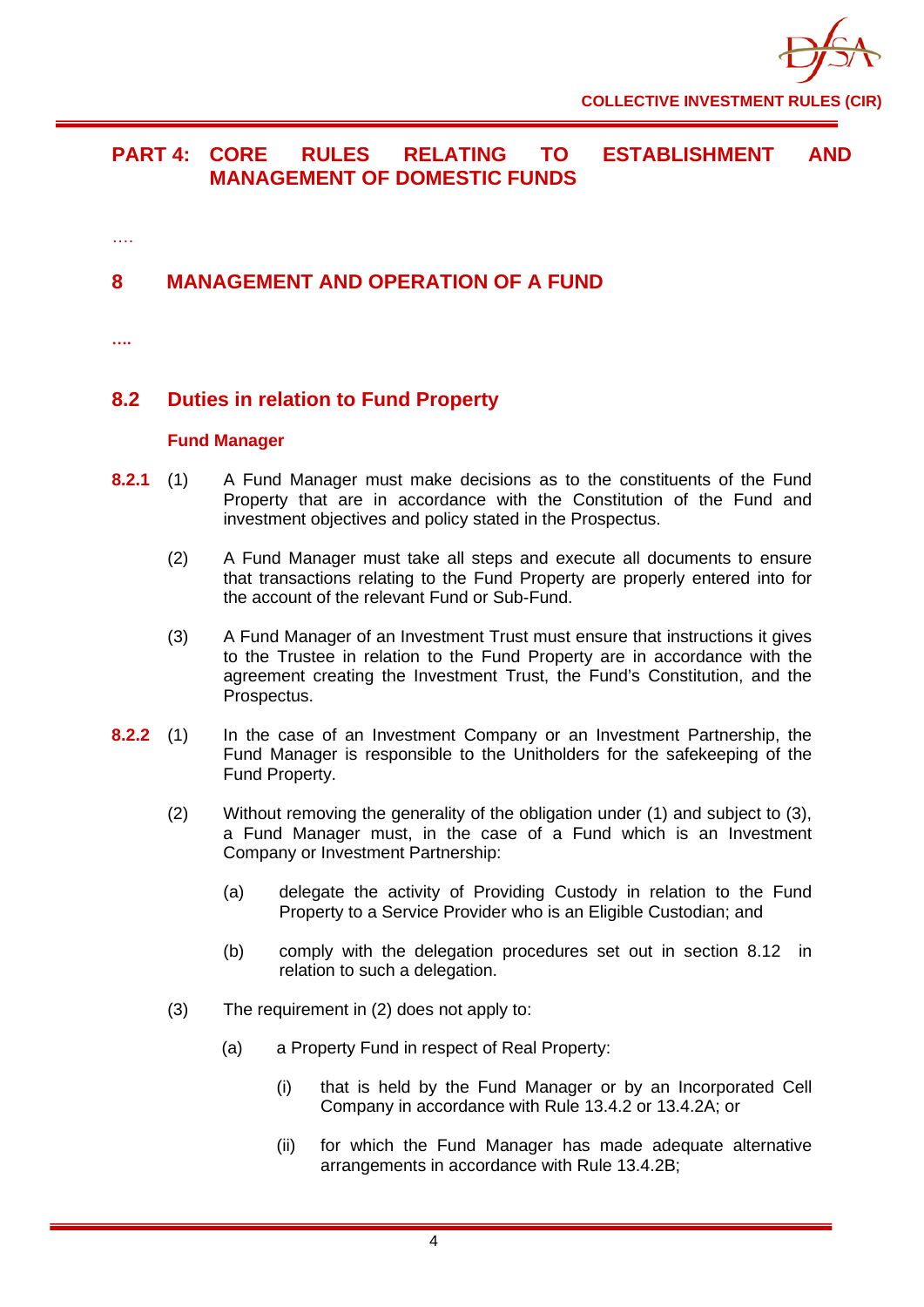

- (b) a Private Equity Fund where the Fund Manager has made adequate alternative arrangements that are in accordance with Rule 13.3.1; or
- (c) an Exempt Fund where the Fund Property:
	- (i) comprises of an interest in the operation of a Real Property asset (such as an investment in an infrastructure project); and
	- (ii) the Fund Manager makes alternative arrangements to ensure that the Fund Property is clearly distinguishable as belonging to the Fund, and is segregated from the assets of the Fund Manager and from the assets of any other Fund which the Fund Manager manages.

#### (4) Nothing in (3) is to be taken as permitting Fund Property that consists of Crypto Tokens to be held by a Person other than an Eligible Custodian.

#### **Guidance**

- 1. Section 8.12 of this module governs the power of a Fund Manager to delegate certain of its Financial Service activities, and to outsource its functions.
- 2. Where a Fund invests in infrastructure projects (for example, the development of public facilities such as roads, railways or bridges), the interest acquired by the Fund may not necessarily be suited to the conventional forms of holding custody of Real Property. Where this is the case, a Fund Manager may use adequate alternative custody arrangements that meet the requirements in CIR  $8.2.2(3)(c)(2)(ii)$ .

#### **Trustee**

- **8.2.3** In the case of an Investment Trust:
	- (a) the Trustee of the Fund must hold the Fund Property in trust for the Unitholders and accordingly is responsible to the Unitholders for the safekeeping of the Fund Property;
	- (b) the legal title of the Fund Property must be registered with the Trustee except in the case of a Property Fund investing in Real Property where the Trustee has made adequate alternative arrangements that are in accordance with Rule 13.4.2B; and
	- (c) the Trustee must not act on instructions of the Fund Manager in relation to the Fund Property if such instructions are not in accordance with the agreement creating the Investment Trust, the Fund's Constitution, or the Prospectus.

#### **Guidance**

Section 8.12 of this module governs the power of a Trustee to delegate certain of its Financial Service activities, and to outsource its functions.

**….** 

#### **Eligible Custodian**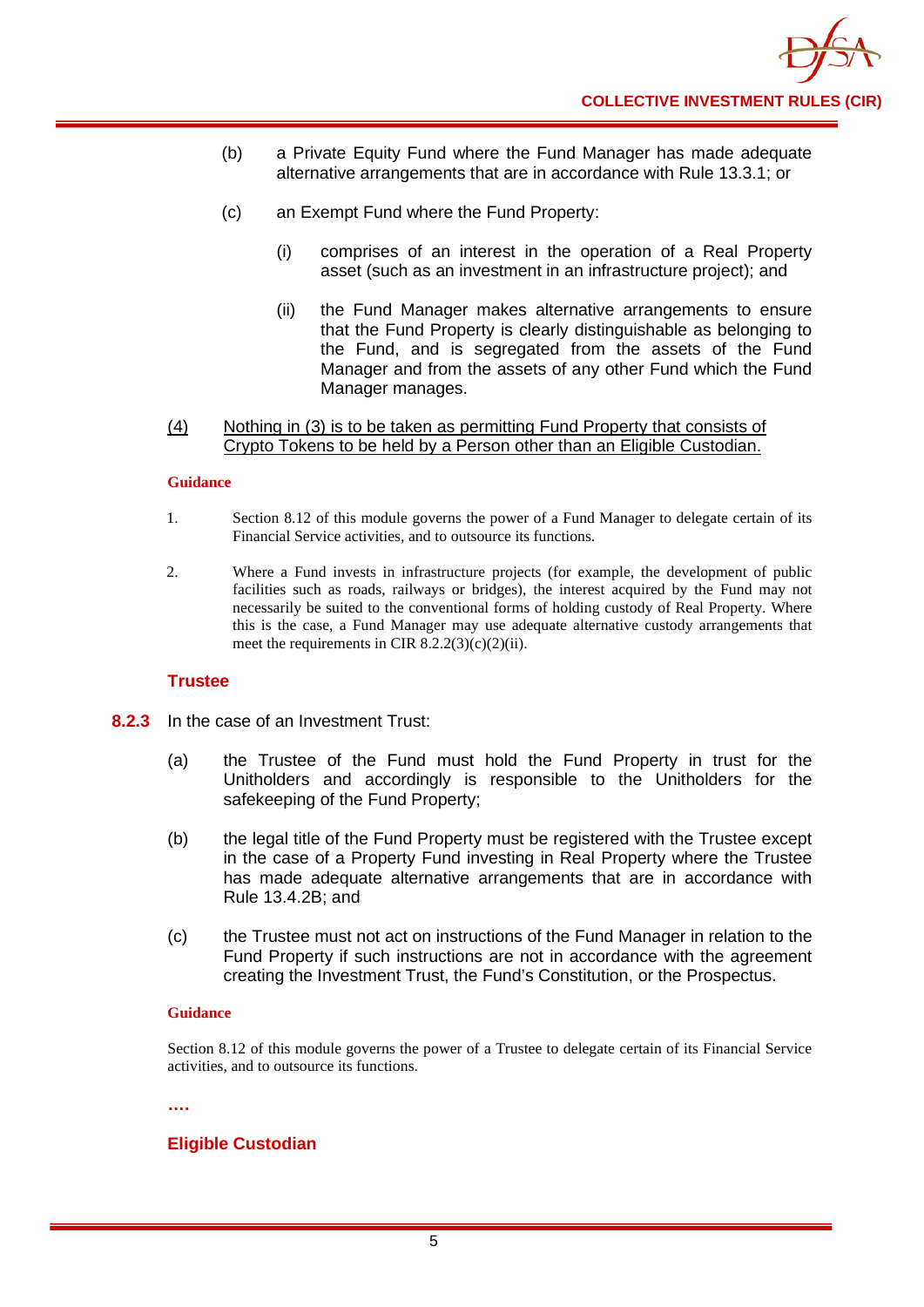

- **8.2.4** For the purposes of the Rules in this module, except as provided in Rule 8.2.5, an Eligible Custodian is a Person who is a separate legal entity from the Fund Manager and who also meets one of the following criteria:
	- (a) an Authorised Firm whose Licence authorises it to Provide Custody Services;
	- (b) an Authorised Firm that is a Bank;
	- (b) an Authorised Market Institution;
	- (c) a legal entity that is authorised to provide custody services, and is supervised, by a Financial Services Regulator in the State;
	- (e) a legal entity that is authorised to provide custody services, and is supervised, by a Financial Services Regulator in a Recognised Jurisdiction;
	- (f) a legal entity where it, or its holding company, is authorised to provide custody services and is supervised by a Financial Services Regulator in another jurisdiction which is a Zone 1 country;
	- (g) a legal entity that is authorised or recognised by a Financial Services Regulator to operate as an exchange or a clearing house in a Recognised Jurisdiction; or
	- (h) a legal entity that is:
		- (i) controlled and wholly owned by one or more of the national governments of the five member states of the Gulf Cooperation Council, other than the State; and
		- (ii) authorised to provide custody services, and supervised, by a Financial Services Regulator of at least one of the national governments specified in (i).

….

## **12A.3 Custody of Fund Property**

- **12A.3.1** (1) For the purposes of Article 27(1)(e) of the Law, the Fund Manager of a Qualified Investor Fund that is not an Investment Trust must ensure that the legal title to Fund Property is registered with an Eligible Custodian.
	- (2) The requirement in Article 27(1)(e) of the Law does not apply to the Fund Manager of a Qualified Investor Fund if it is:
		- (a) a Property Fund;
		- (b) a Private Equity Fund;
		- (c) a Venture Capital Fund; or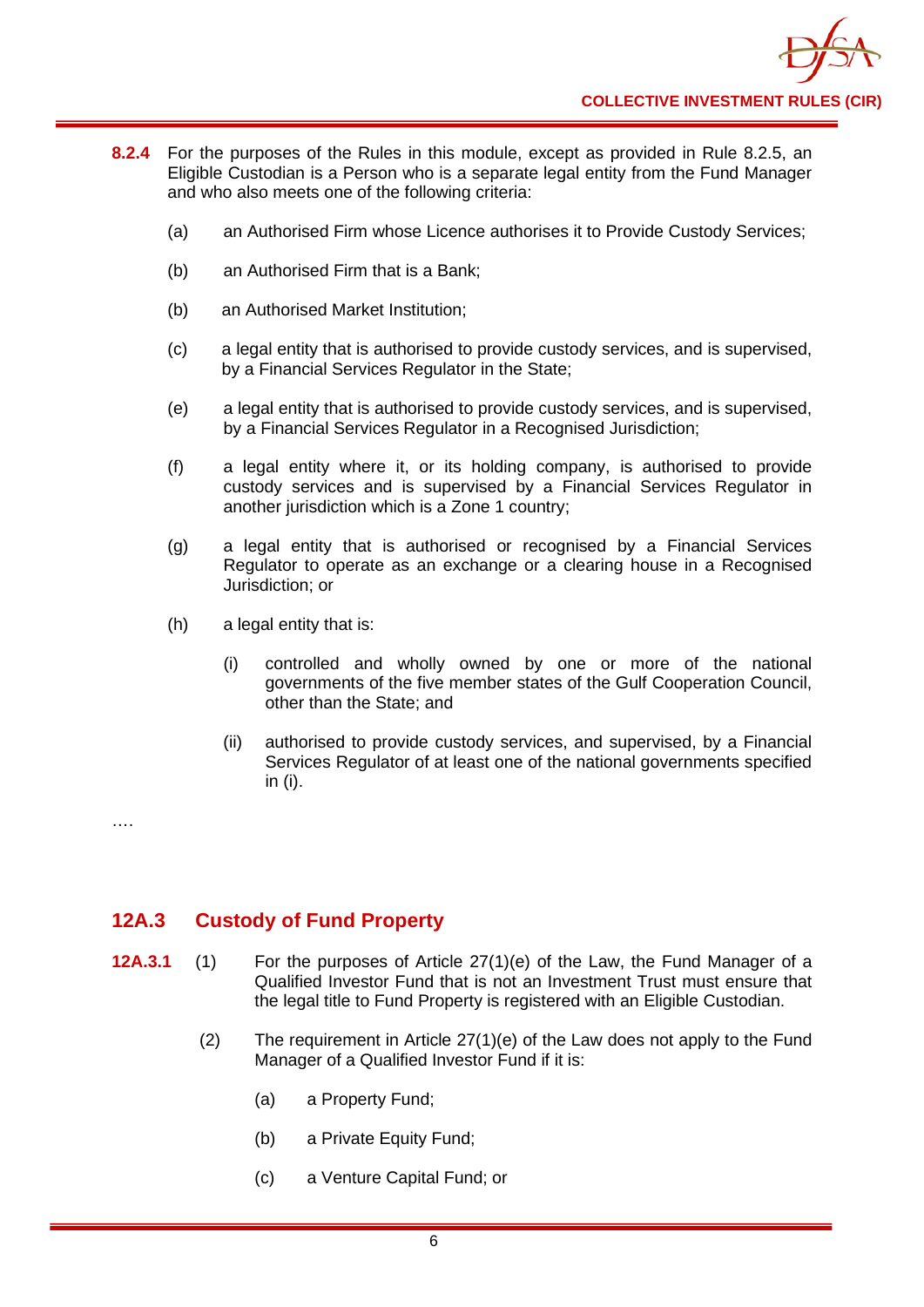- (d) a Fund in so far as it is investing in an interest in the operation of a Real Property asset (such as investment in an infrastructure project).
- (3) If the Fund Manager of a Qualified Investor Fund referred to in (2) itself holds Fund Property of any kind or if it uses a Fund Platform and the Incorporated Cell Company holds Fund Property of any kind, it must have in place effective arrangements which ensure that the Fund Property is not available to creditors in the event of the insolvency of the Fund Manager or the Incorporated Cell Company (as the case may be).

#### (4) Nothing in (2) is to be taken as permitting Fund Property that consists of Crypto Tokens to be held by a Person other than an Eligible Custodian.

#### **Guidance**

- 1. Article 27(1)(e) of the Law requires a Domestic Fund that is not an Investment Trust to have legal title to the Fund Property registered with an eligible person (unless the Rules provide otherwise). Rule 12A.3.1(1) specifies that the person must be an Eligible Custodian. Rule 12A.3.1(2) disapplies the requirement in relation to Fund Property of certain kinds of Qualified Investor Funds. Regardless of who holds title to Fund Property, the Fund Manager must always ensure that, in accordance with Article 22(2)(f) of the Law, Fund Property is clearly identified as such and held separately from property of the Fund Manager and any other Funds. Where Fund Property consists of cash or liquid assets, the assets must also be held under arrangements that clearly identify them as belonging to the Fund, and must be properly segregated from similar assets belonging to the Fund Manager and any other Funds.
- 2. Where a Fund invests in infrastructure projects (for example, the development of public facilities such as roads, railways or bridges), the Fund Manager may hold self-custody of the Fund Property which consists of the interest in the infrastructure project. However, where it does so, the Fund Manager is not exempt from the overarching obligation under CIR 8.2.2(1) to Unitholders of the QIF to ensure safe custody of the Fund Property. This envisages proper identification and segregation of the interest in the infrastructure project as Fund Property of the QIF.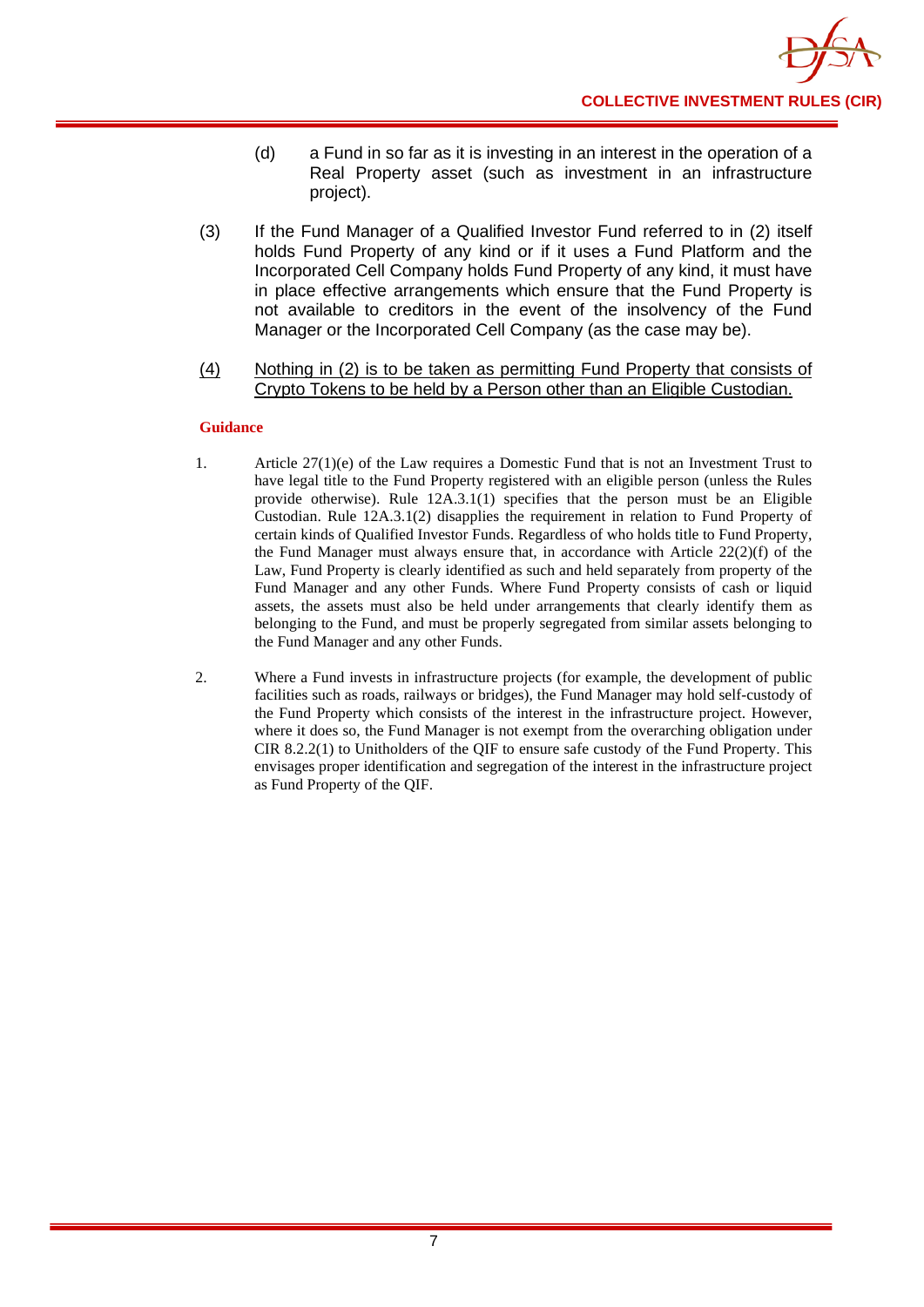

## **PART 6: RULES SPECIFIC TO SPECIALIST CLASSES OF DOMESTIC FUNDS**

#### **Guidance**

- 1. Article 17 of the Law confers on the DFSA the power to prescribe any type of Domestic Fund (i.e. a Public Fund, an Exempt Fund, or a Qualified Investor Fund) as a "specialist class" of a Domestic Fund and in so doing apply any requirements as are suitable for that specialist class of Funds. This Part sets out the requirements that apply to such a Fund by virtue of being a specialist class of Fund.
- 2. Most of the requirements that are set out in this part as applying to specialist classes of Domestic Funds are generally in addition to the core requirements that apply to every Domestic Fund (see Part 4). Further, depending on whether it is a Public Fund, an Exempt Fund or a Qualified Investor Fund, the additional requirements in Part 5 of this module would also apply to a specialist class of Fund.
- 3. A Qualified Investor Fund may be constituted as a specialist class of a Domestic Fund without being subject to most of the detailed requirements that would normally apply to such specialist classes of Funds. However, there are some requirements which need to be met as the obligation to do so arises under the general provisions applicable to certain specialist classes of Funds, regardless of whether such Funds are Public Funds, Exempt Funds or Qualified Investor Funds. An example is a Fund constituted as an Islamic Fund. While some of the detailed requirements such as the appointment of a Shari'a Supervisory Board do not apply to the Fund Manager of an Islamic Qualified Investor Fund (see IFR 6.2.1), the other general requirements such as ensuring compliance with Shari'a requirements continue to apply to such Funds and the Fund Manager.
- 4. The only specialist class requirements in this chapter that apply to a Qualified Investor Fund are those in Rule 13.6.3, section 13.7 (Umbrella Funds), and section 13.11 (Investment Token Funds) and section 13.12 (Funds investing in Crypto Tokens).
- 5. Generally, a Fund Manager using the Incorporated Cell Company structure can manage any specialist classes of Funds using the infrastructure of the Fund Platform. However, some types of specialist classes of Funds may not be easily established on a Fund Platform, such as a Fund of Funds, Master Fund or an Umbrella Fund because of their unique structures. If an applicant wishes to establish one of these specialist classes of Funds on a Fund Platform, the DFSA will consider what practical difficulties would arise in that context, including any additional clarification or Rule changes if needed.

## **13. ADDITIONAL REQUIREMENTS FOR SPECIALIST FUNDS**

## **13.1 Application to Qualified Investor Funds**

**13.1.1** Only Rules 13.4.1, 13.5.1, 13.6.3 and sections 13.7, 13.10, and 13.11 and 13.12 of this chapter apply to, or in relation to, a Qualified Investor Fund.

**….**

## **13.9 Exchange Traded Funds (ETFs)**

**….**

**Criteria for underlying indices or other benchmarks**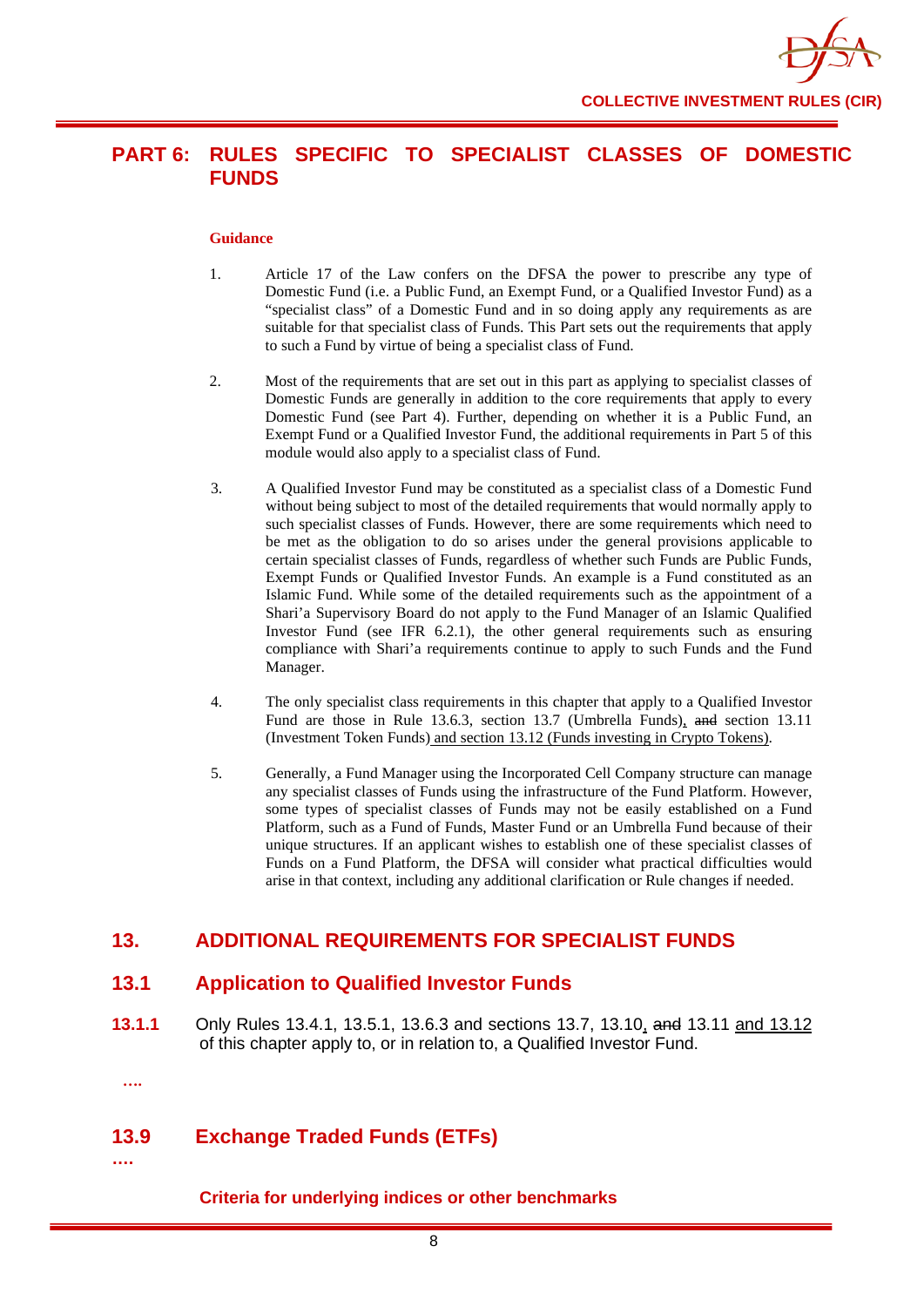

- **13.9.4** (1) A Fund Manager of an ETF may use an index or other benchmark for the purposes referred to in Rule 13.9.3 only if it is provided by a Price Information Provider that meets the requirements in App 9.
	- (2) In (1), a Price Information Provider is a price reporting agency or an index or benchmark provider which constructs, compiles, assesses or reports, on a regular and systematic basis, prices of Investments, Crypto Tokens, rates, indices, commodities or figures, which are made available to users, including a Fund Manager.

**….**

## **13.11 Funds investing in Investment Tokens**

## **Restrictions on use of certain terms**

**13.11.1** A Fund Manager of a Fund must ensure that its offer document or marketing material does not refer to it as an "investment token fund", or otherwise hold it out as being a Fund which has as its main purpose investing in Investment Tokens, unless the Fund meets the criterion in Rule 3.1.14.

## **Guidance**

Other descriptions of a Fund that are likely to fall within the scope of Rule 13.11.1 include the use of terms such as 'security token fund', 'derivative token fund', 'share token fund' and 'bond token fund'.

**13.11.2** A Fund Manager of a Fund must ensure that its offer document or marketing material does not hold out that any part of the Fund Property consists or will consist of Investment Tokens, unless the relevant property consists or will consist of Investment Tokens, as defined in GEN Rule A2.1.1(3).

#### **Guidance**

Other descriptions of Fund Property that are likely to constitute the property being held out as consisting of Investment Tokens, include the use of terms such as 'security tokens', 'derivative tokens', 'share tokens' and 'bond tokens'.

## **13.12 Funds investing in Crypto Tokens**

## **Restrictions on use of certain terms**

**13.12.1** A Fund Manager of a Fund must ensure that its offer document or marketing material does not refer to it as a "Crypto Token Fund" or "Crypto Fund", or otherwise hold it out as being a Fund which has as its main purpose investing in Crypto Tokens, unless the Fund meets the criterion in Rule 3.1.15.

## **Use of benchmarks for valuations**

**13.12.2** A Fund Manager of a Fund that has any Fund Property that consists of Crypto Tokens must ensure that it does not use an index or benchmark provided by a Price Information Provider to value the Crypto Tokens unless the Price Information Provider meets the requirements in App 9.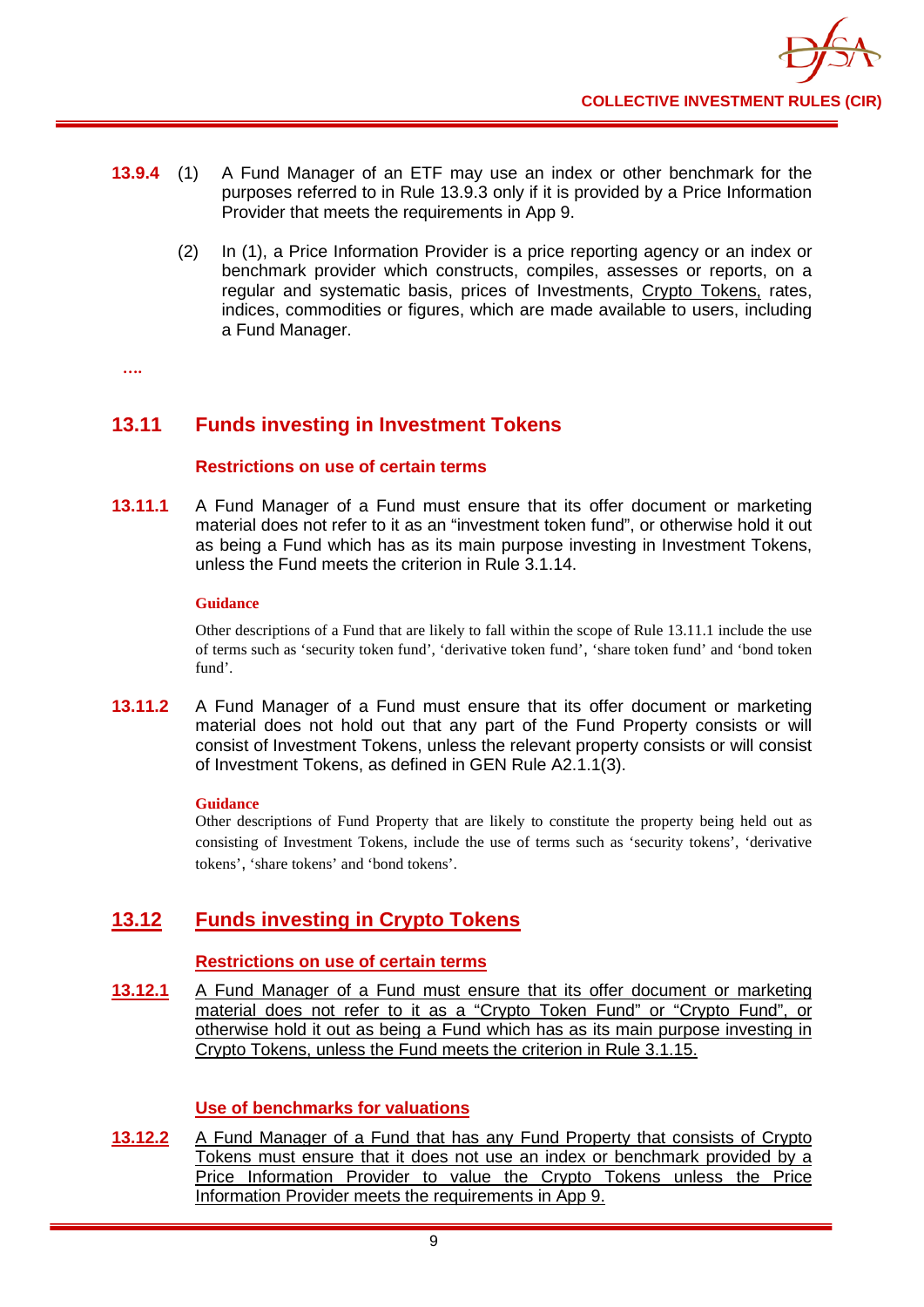

## **Guidance**

- 1. A Fund in the DIFC is only permitted to invest in a Crypto Token that is an Accepted Crypto Token i.e. that the DFSA has approved as suitable for use in the DIFC – see GEN 3A.2.1.
- 2. A "Price Information Provider" is defined in Rule 13.9.4 as a price reporting agency or an index or benchmark provider which constructs, compiles, assesses or reports, on a regular and systematic basis, prices of Investments, Crypto Tokens, rates, indices, commodities or figures, which are made available to users, including a Fund Manager.
- 3. The requirement in Rule 13.12.2 applies to a Fund that has any Fund Property that consists of Crypto Tokens. That is, it does not apply only to a Crypto Token Fund which has investing in Crypto Tokens as its main purpose.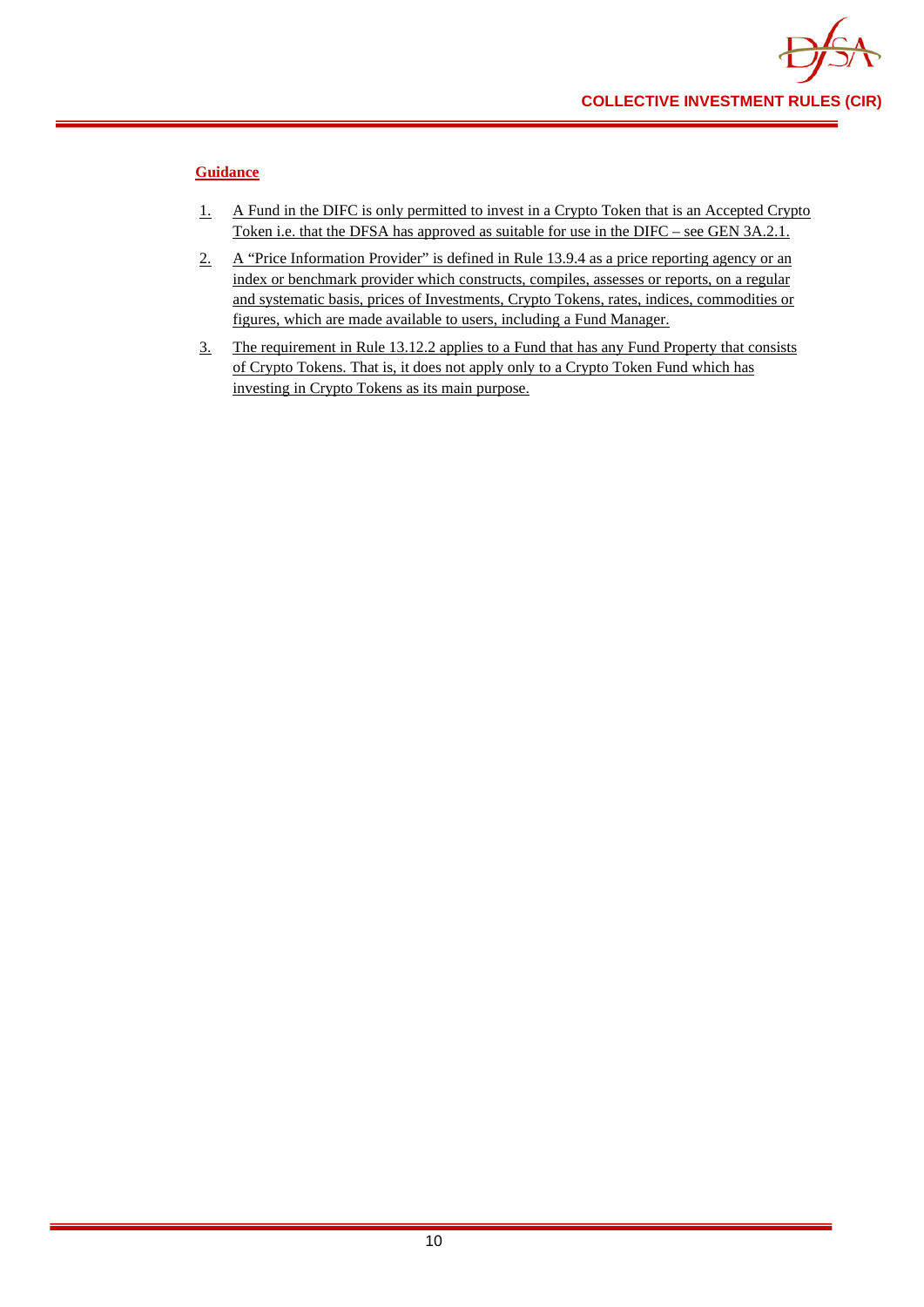## **14 MARKETING OF DOMESTIC FUNDS AND PROSPECTUS DISCLOSURE**

**….**

## **14.2 General Requirements relating to Prospectuses**

….

## **Prospectus of an External Fund**

….

- **14.2.6** (1) The Prospectus of an External Fund made available by the Fund Manager or other Authorised Firm making the Offer of the Units of that Fund in or from the DIFC must be in the English language.
	- (2) The Prospectus must contain in a prominent position, or have attached to it, a statement that clearly:
		- (a) describes the jurisdiction in which the Fund is established and the legislation in that jurisdiction that applies to the Fund;
		- (b) states the name of the relevant Financial Services Regulator in that jurisdiction:
		- (c) describes the regulatory status accorded to the Fund by that Regulator;
		- (d) includes the following warning:

"This Prospectus relates to a Fund which is not subject to any form of regulation or approval by the Dubai Financial Services Authority ("DFSA").

The DFSA has no responsibility for reviewing or verifying any Prospectus or other documents in connection with this Fund. Accordingly, the DFSA has not approved this Prospectus or any other associated documents nor taken any steps to verify the information set out in this Prospectus, and has no responsibility for it.

The Units to which this Prospectus relates may be illiquid and/or subject to restrictions on their resale. Prospective purchasers should conduct their own due diligence on the Units.

If you do not understand the contents of this document you should consult an authorised financial adviser.";

and

(e) if the Offer is not directed to Retail Clients, includes a prominent statement to that effect to be incorporated within the warning in (d).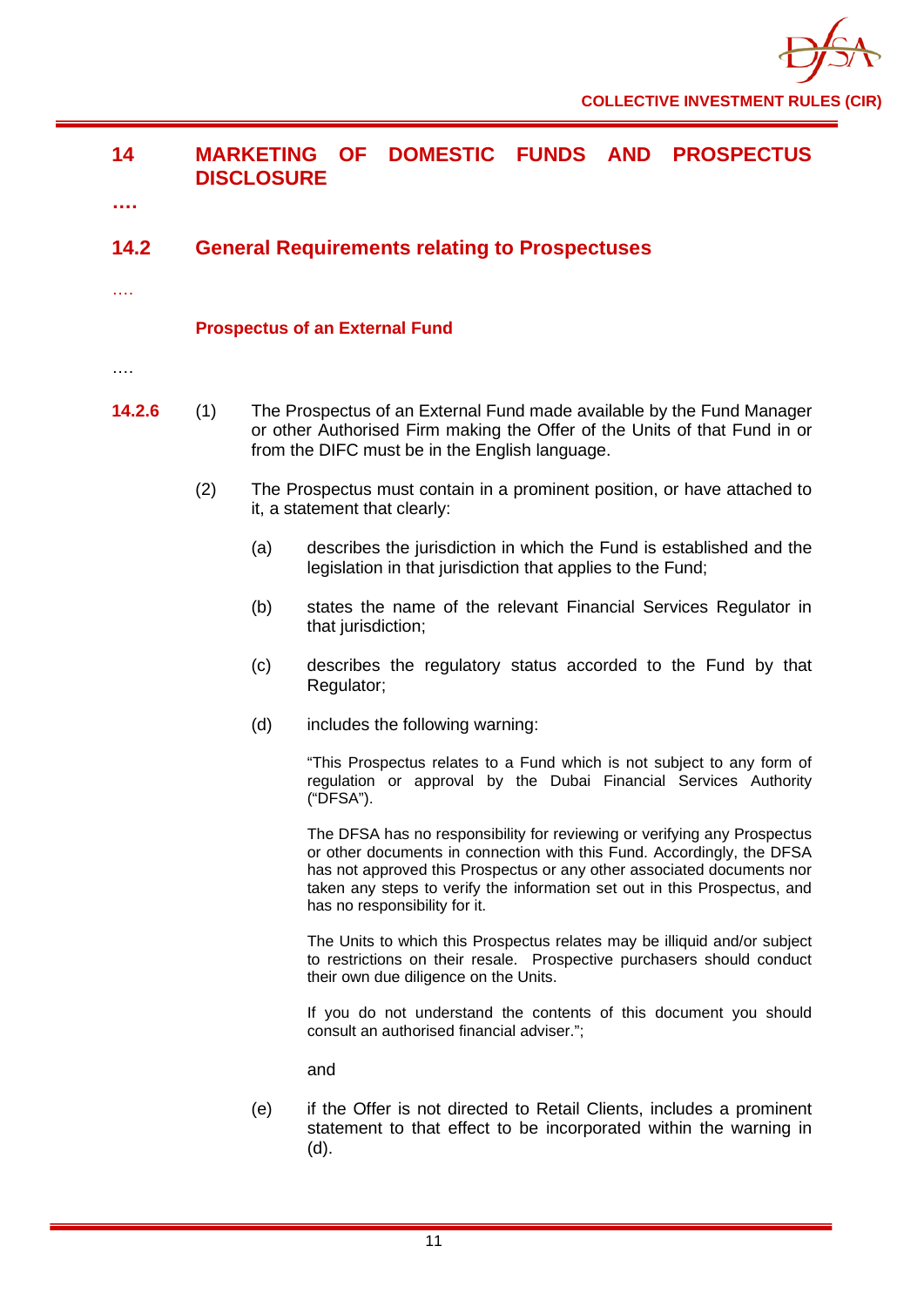

- (3) If Units of an External Fund are Security Tokens, the Prospectus must contain information equivalent to that specified in MKT App 7 in respect of those Units.
- (4) If 10% or more of the gross asset value of the Fund Property of an External Fund consists, or will consist, of Investment Tokens, the Prospectus must include information equivalent to that specified at MKT App 7 in respect of the Investment Tokens.

#### **Guidance**

Where a material part of the Fund Property of an External Fund consists of Tokens other than Investment Tokens, the DFSA considers that the Prospectus of that Fund should contain information relating to those Tokens that is equivalent to the information specified in MKT App 7. Such information is likely to be relevant under Article 52(2) of the Law, which requires disclosure of all the information a person and his professional advisers would reasonably require and expect to find in the Prospectus to make an informed decision to become a Unitholder of the Fund.

**….**

## **14.3 Prospectus content**

## **Public Fund Prospectus**

- **14.3.1** (1) Without limiting the generality of the Prospectus disclosure required under Article 52 of the Law, the Fund Manager must, in the case of a Public Fund, include in the Fund's Prospectus:
	- (a) the information in App 7, unless the Public Fund is a Passported Fund;
	- (b) if the Public Fund is a Passported Fund, the information in App 1 of FPR, including a Key Investor Information Document (KIID);
	- (c) if it is a specialist class of a Public Fund, any information as is relevant to that specialist class of Fund as set out in section 14.4;
	- (d) a Summary Document containing:
		- (i) information to clearly identify the Fund and its classification;
		- (ii) a short description of the Fund's investment objectives and investment policy for achieving those objectives;
		- (iii) past-performance presentation or, where relevant, performance scenarios;
		- (iv) costs and associated charges; and
		- (v) risk/reward profile of the investment, including appropriate guidance and warnings in relation to the risks associated with investments in the relevant Fund;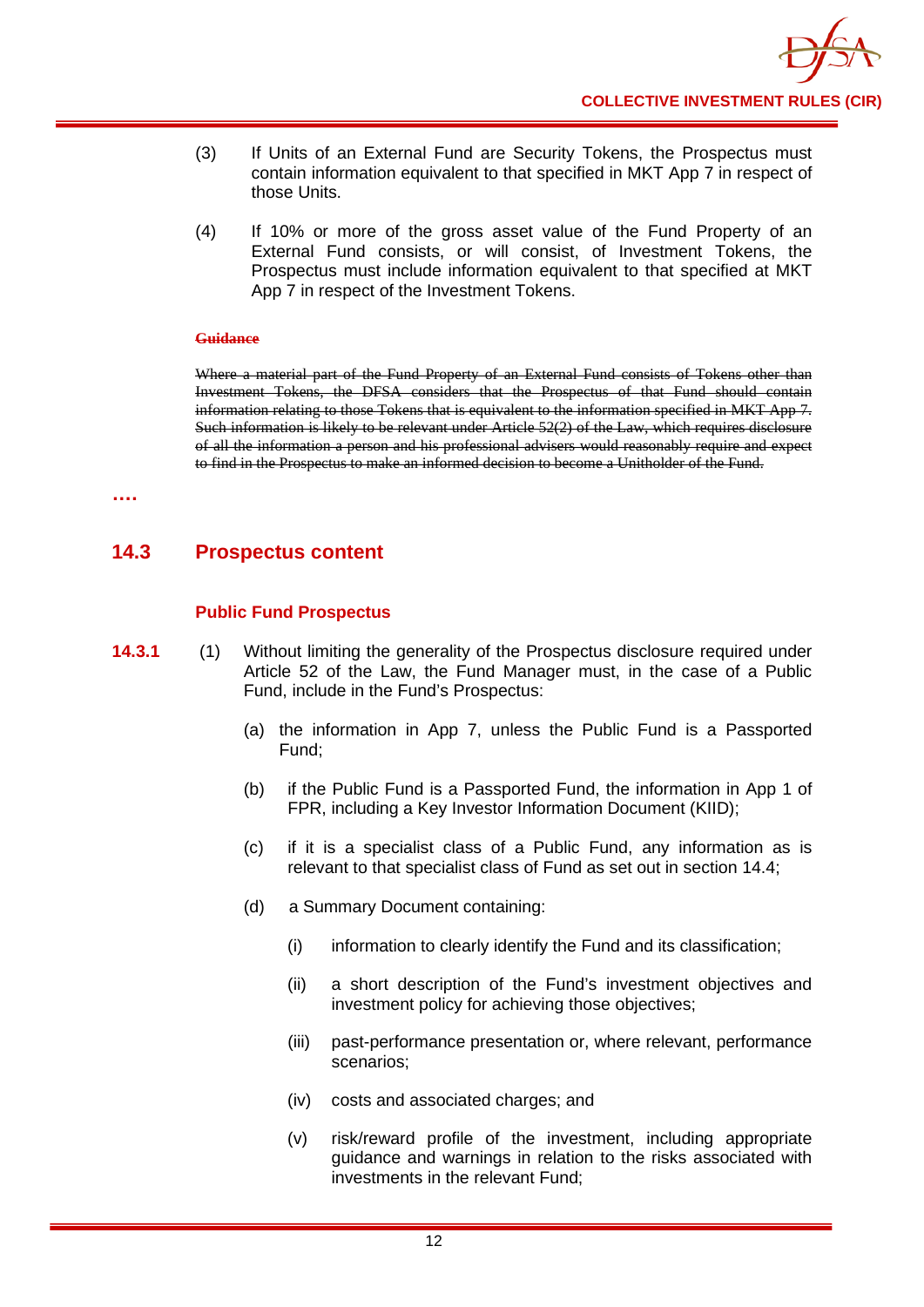

- (e) the mandatory statement required under Rule 14.3.3;
- (f) if Units of the Fund are Security Tokens, information equivalent to that specified in MKT App 7 in respect of those Units;
- (g) if 10% or more of the gross asset value of the Fund Property consists of Investment Tokens, information equivalent to that specified in MKT App 7 in respect of the Investment Tokens; and
- (h) if any Fund Property consists, or is to consist, of Crypto Tokens, the Prospectus must include information equivalent to that specified at MKT Rule A7.1.2 (a), (c), (e), (h), (i) and (j) in respect of the Crypto Tokens; and
- (hi) if it is an Open-ended Fund, the information relating to the powers available to the Fund Manager to address liquidity risks that may arise in the Fund, and procedures, including triggers, for the exercise of such powers, required under Rule 8.6A.1(2)(d).
- (2) A Prospectus may consist of a single document, or a multi-part Prospectus containing:
	- (a) a Summary;
	- (b) information relating to the Fund Manager and Trustee; and
	- (c) information relating to the Fund.
- (3) If a Prospectus is a multi-part Prospectus, the Fund Manager must ensure that the Prospectus as a whole is up-to-date.

#### **Guidance**

Where a material part of the Fund Property of a Public Fund consists of Tokens other than Investment Tokens, the DFSA considers that the Prospectus of that Fund should contain information relating to those Tokens that is equivalent to the information specified in MKT App 7. Such information is likely to be relevant under Article 52(2) of the Law, which requires disclosure of all the information a person and his professional advisers would reasonably require and expect to find in the Prospectus to make an informed decision to become a Unitholder of the **Fund** 

….

## **14.3.2 Information Memorandum of an Exempt Fund or a Qualified Investor Fund**

#### **Guidance**

- 1. Under Article 50(3)(a) of the Law, an Information Memorandum of an Exempt Fund or a Qualified Investor Fund is a Prospectus for the purposes of the Law and the Rules unless otherwise provided. In limited circumstances, the Rules prescribe additional disclosure to be included in a Prospectus of an Exempt Fund (for example Rule 13.6.3 where an Exempt Fund appoints a prime broker with certain additional powers).
- 2. There is no detailed prescribed disclosure content for the Information Memorandum of an Exempt Fund or a Qualified Investor Fund. However, as an Information Memorandum is a Prospectus, it is subject to the disclosure obligation in Article 50(2) of the Law. As a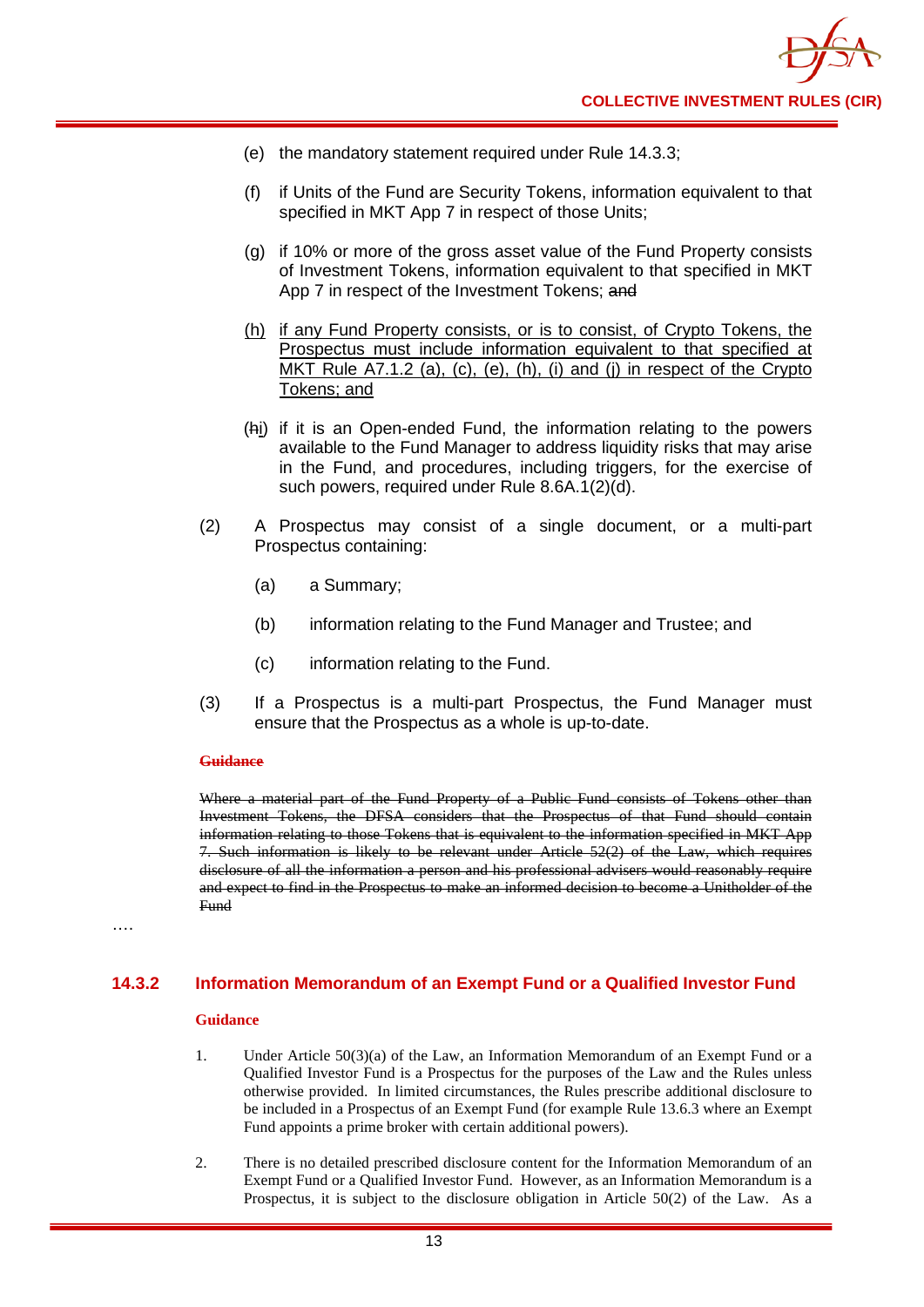

result, a Fund Manager of such a Fund must include all the information which Professional Clients to whom it intends to Offer Units of the Fund would reasonably require and expect to find in such a Prospectus. This is to enable such Clients to make an informed decision relating to investing in the Fund.

3. In the case of an Information Memorandum for an Exempt Fund or Qualified Investor Fund with Units that are Security Tokens, or where a material part of the Fund Property consists of Investment Tokens or Crypto Tokens, the DFSA considers that Professional Clients would reasonably require and expect to find in such a Prospectus the information specified in MKT App 7. Where a material part of the Fund Property consists of Tokens other than Investment Tokens, the DFSA considers that Professional Clients would reasonably require and expect to find in such a Prospectus the equivalent of any information specified in MKT App 7 that is relevant to those Tokens.

……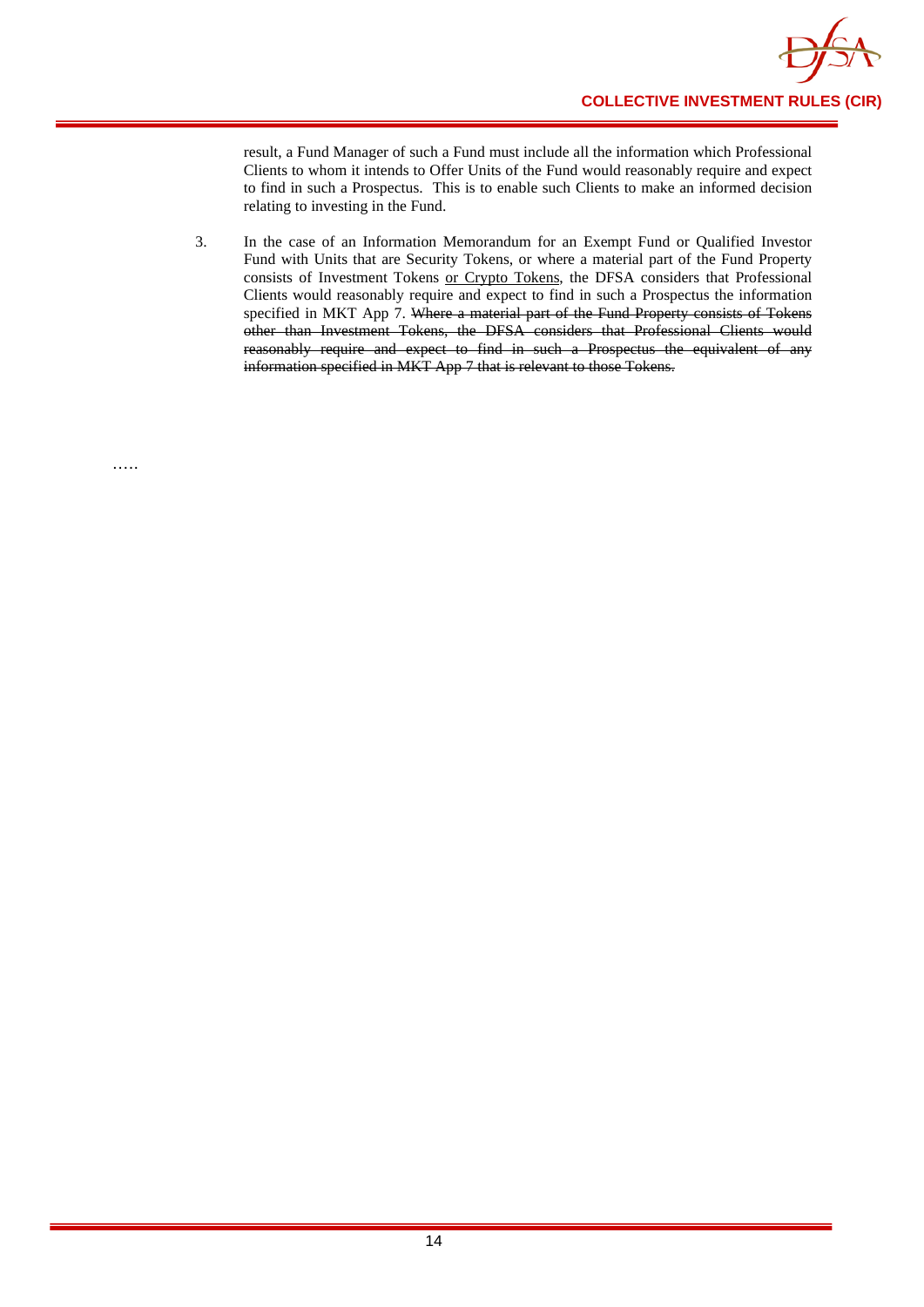

## **15 MARKETING OF FOREIGN FUNDS**

## **15.1 Access to Foreign Funds and availability of Prospectus**

….

## **Prospectus disclosure relating to Foreign Funds**

## **….**

- **15.1.3** (1) The Prospectus of a Foreign Fund made available by an Authorised Firm must be in the English language.
	- (2) The Prospectus must contain in a prominent position, or have attached to it, a statement that clearly:
		- (a) describes the foreign jurisdiction and the legislation in that jurisdiction that applies to the Fund;
		- (b) states the name of the relevant Financial Services Regulator in that jurisdiction;
		- (c) describes the regulatory status accorded to the Fund by that Regulator;
		- (d) includes the following warning:

"This Prospectus relates to a Fund which is not subject to any form of regulation or approval by the Dubai Financial Services Authority ("DFSA").

The DFSA has no responsibility for reviewing or verifying any Prospectus or other documents in connection with this Fund. Accordingly, the DFSA has not approved this Prospectus or any other associated documents nor taken any steps to verify the information set out in this Prospectus, and has no responsibility for it.

The Units to which this Prospectus relates may be illiquid and/or subject to restrictions on their resale. Prospective purchasers should conduct their own due diligence on the Units.

If you do not understand the contents of this document you should consult an authorised financial adviser.";

- (e) if the Offer is not directed to Retail Clients, includes a prominent statement to that effect to be incorporated within the warning in (d);
- (f) in the case of an Offer of a Unit in a Money Market Fund, contains the risk warning referred to in Rule 14.4.7; and
- (g) in the case of an Offer of a Unit in a Venture Capital Fund, contains the risk warning referred to in Rule 14.4.11 and the additional disclosure required under Rule 14.4.12.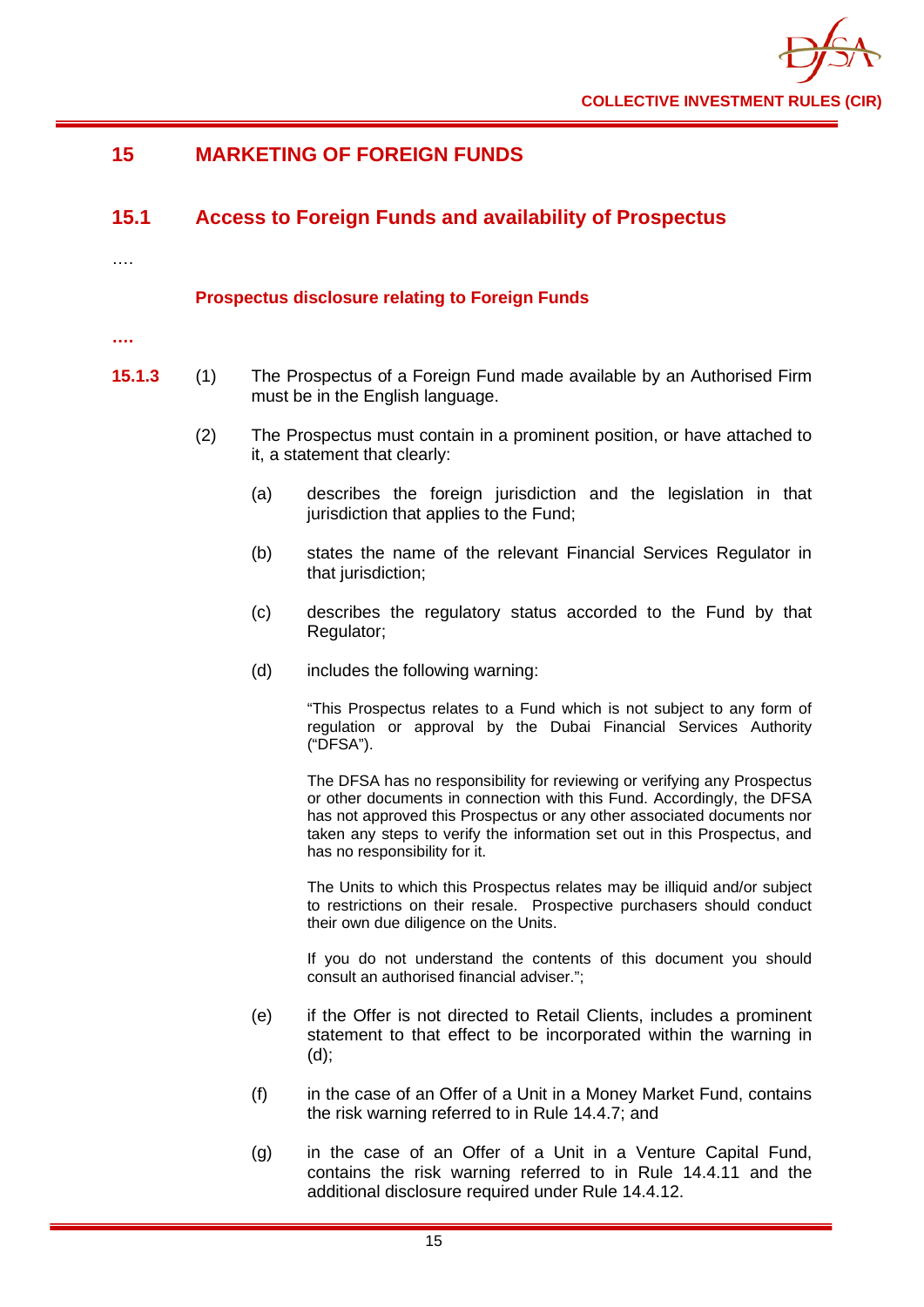

- (3) If Units of the Fund are Security Tokens, the Prospectus must contain, or have attached to it, information equivalent to that specified in MKT App 7 in respect of those Units.
- (4) If 10% or more of the gross asset value of the Fund Property consists of Investment Tokens, the Prospectus must contain, or have attached to it, information equivalent to that specified in MKT App 7 in respect of those Investment Tokens.

#### **Guidance**

Where a material part of the Fund Property of a Foreign Fund consists of Tokens other than Investment Tokens, the DFSA considers that the Prospectus of that Fund should contain information relating to those Tokens that is equivalent to the information specified in MKT App 7. Such information is likely to be relevant under Article 52(2) of the Law, which requires disclosure of all the information a person and his professional advisers would reasonably require and expect to find in the Prospectus to make an informed decision to become a Unitholder of the Fund.

#### ….

## **Designated Foreign Fund criteria**

- **15.1.5** The criteria prescribed for the purposes of Article 54(1)(a)(i) of the Law to enable an Authorised Firm to Offer a Unit of a Foreign Fund are as follows:
	- (a) the Fund is both established and operated in a Recognised Jurisdiction specified in the DFSA's Recognised Jurisdictions Notice and the Fund is a Designated Fund included in that Notice;
	- (b) if it is a Property Fund, the requirements in Rule 15.1.7 are satisfied;
	- (c) if it is an Exchange Traded Fund, the requirements in Rule 13.9.1 are satisfied; and
	- $(d)$  if it is a Venture Capital Fund, it is a Closed-ended Fund.;
	- (e) the Fund does not invest in Crypto Tokens.

#### **Guidance**

For the purposes of the Rules including this Rule, the DFSA has issued and published a Recognised Jurisdictions Notice on its website which sets out the list of Recognised Jurisdictions and which also specifies the Designated Funds.

## **Other Foreign Fund criteria**

- **15.1.6** (1) The criteria prescribed for the purposes of Article 54(1)(a)(ii) of the Law to enable an Authorised Firm to Offer a Unit of a Foreign Fund are as follows:
	- (a) the Fund: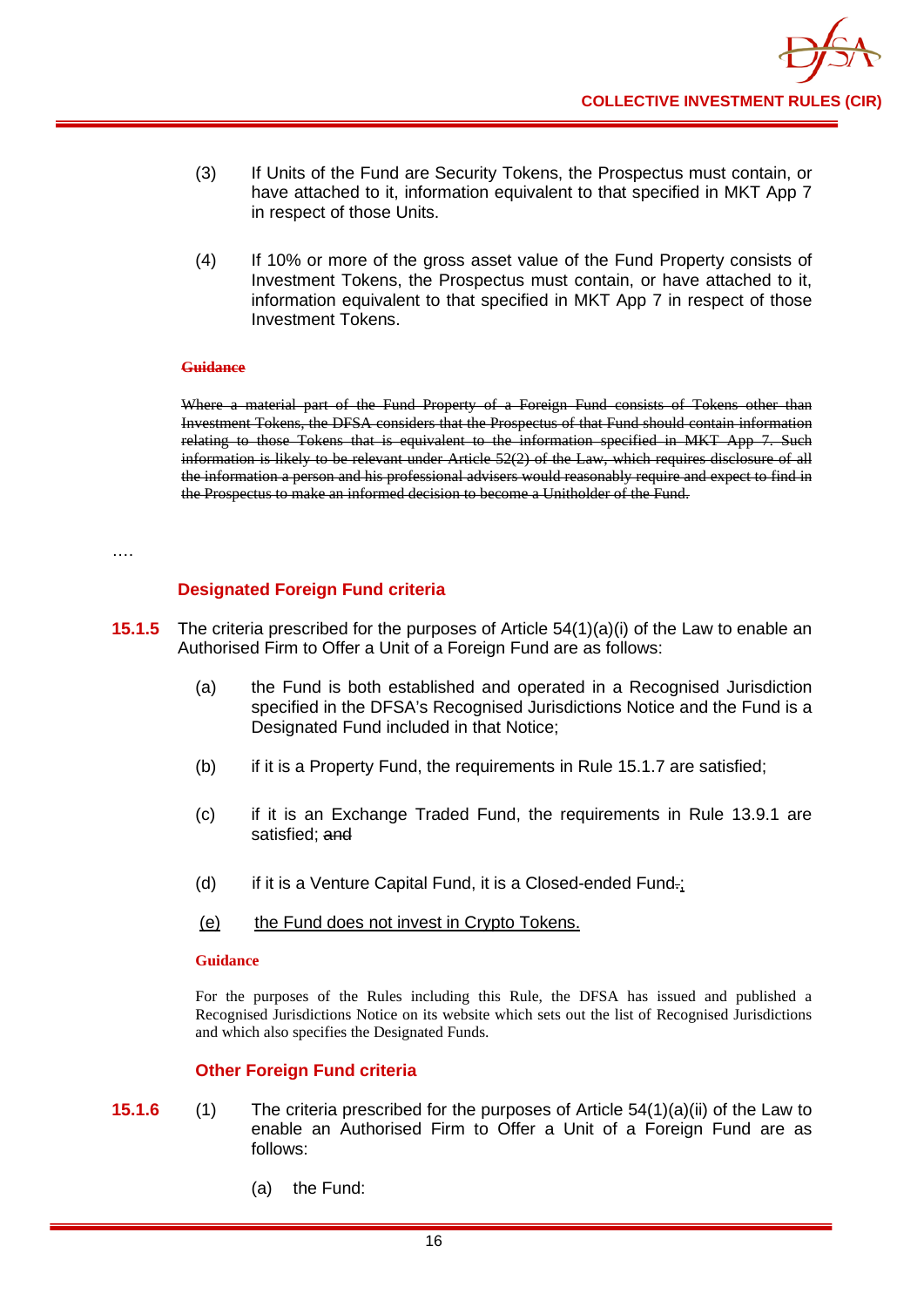- (i) has both a custodian who meets one of the requirements in (2) and an investment manager who meets one of the requirements in (3); or
- (ii) has both the custody and investment management activities of the Fund being performed by a Person who meets the requirements in (4); or
- (iii) the Fund has been rated or graded as at least "investment grade" by Moody's, Fitch or Standard & Poor's or such other international rating agency acceptable to the DFSA;
- (b) if the Fund is a Property Fund, it meets the requirements in Rule 15.1.7; and
- (c) if it is an Exchange Traded Fund, the requirements in Rule 13.9.1 are satisfied.
- (d) the Fund does not invest in Crypto Tokens.
- (2) For the purposes of  $(1)(a)(i)$ , the custodian is the Person who is responsible for providing safe custody of the Fund Property and such Person must be:
	- (a) an Eligible Custodian;
	- (b) a member of a Group that is subject to consolidated supervision by a Financial Services Regulator in a Recognised Jurisdiction and the activities of the custodian are included within the scope of that supervision;
	- (c) appointed under an agreement by a Person who is subject to supervision by a Financial Services Regulator in a Recognised Jurisdiction and the agreement is in accordance with the requirements of that Regulator; or
	- (d) a Person as to whom the Authorised Firm is satisfied has adequate custody and asset safety arrangements in respect of the Foreign Fund after performing due diligence taking into consideration each of the following factors:
		- (i) whether the Person providing custody is authorised and supervised by a Financial Services Regulator for the purposes of providing custody;
		- (ii) the extent of segregation of assets:
		- (iii) independence and management of conflicts of interests;
		- (iv) the terms of the safe custody agreement; and
		- (v) periodic reporting requirements.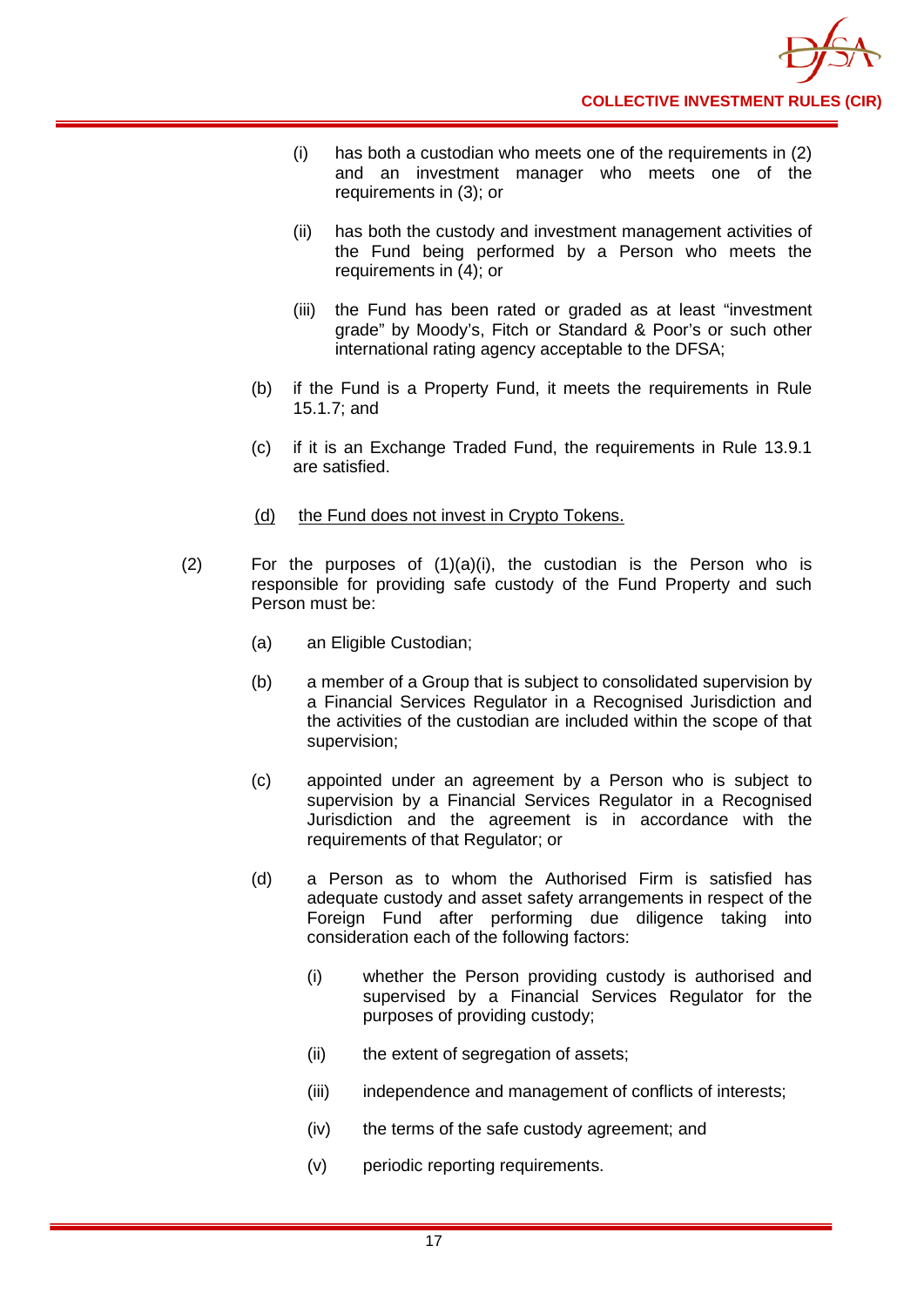- (3) For the purposes of (1)(a)(i), the investment manager is a Person who makes investment decisions for or on behalf of the Fund and must be a Person who is:
	- (a) authorised and supervised by the DFSA or a Financial Services Regulator located in a Recognised Jurisdiction in respect of its activities in relation to investment management;
	- (b) a member of a Group that is subject to consolidated supervision by a Financial Services Regulator in a Recognised Jurisdiction and the activities of the investment manager are included within the scope of the supervision; or
	- (c) appointed under an agreement by another Person who is subject to supervision by a Financial Services Regulator in a Recognised Jurisdiction and the agreement is in accordance with the requirements of the Regulator.
- (4) For the purposes of (1)(a)(ii), the Person carrying out both the custody and investment management activities of the Fund must be a Person who is:
	- (a) authorised and supervised by the DFSA or a Financial Services Regulator located in a Recognised Jurisdiction in respect of both of its custody and investment management activities;
	- (b) a member of a Group that is subject to consolidated supervision by a Financial Services Regulator in a Recognised Jurisdiction and its custody and investment management activities are included within the scope of that supervision; or
	- (c) appointed under an agreement by another Person who is subject to supervision by a Financial Services Regulator in a Recognised Jurisdiction and the agreement is in accordance with the requirements of that Regulator.

…..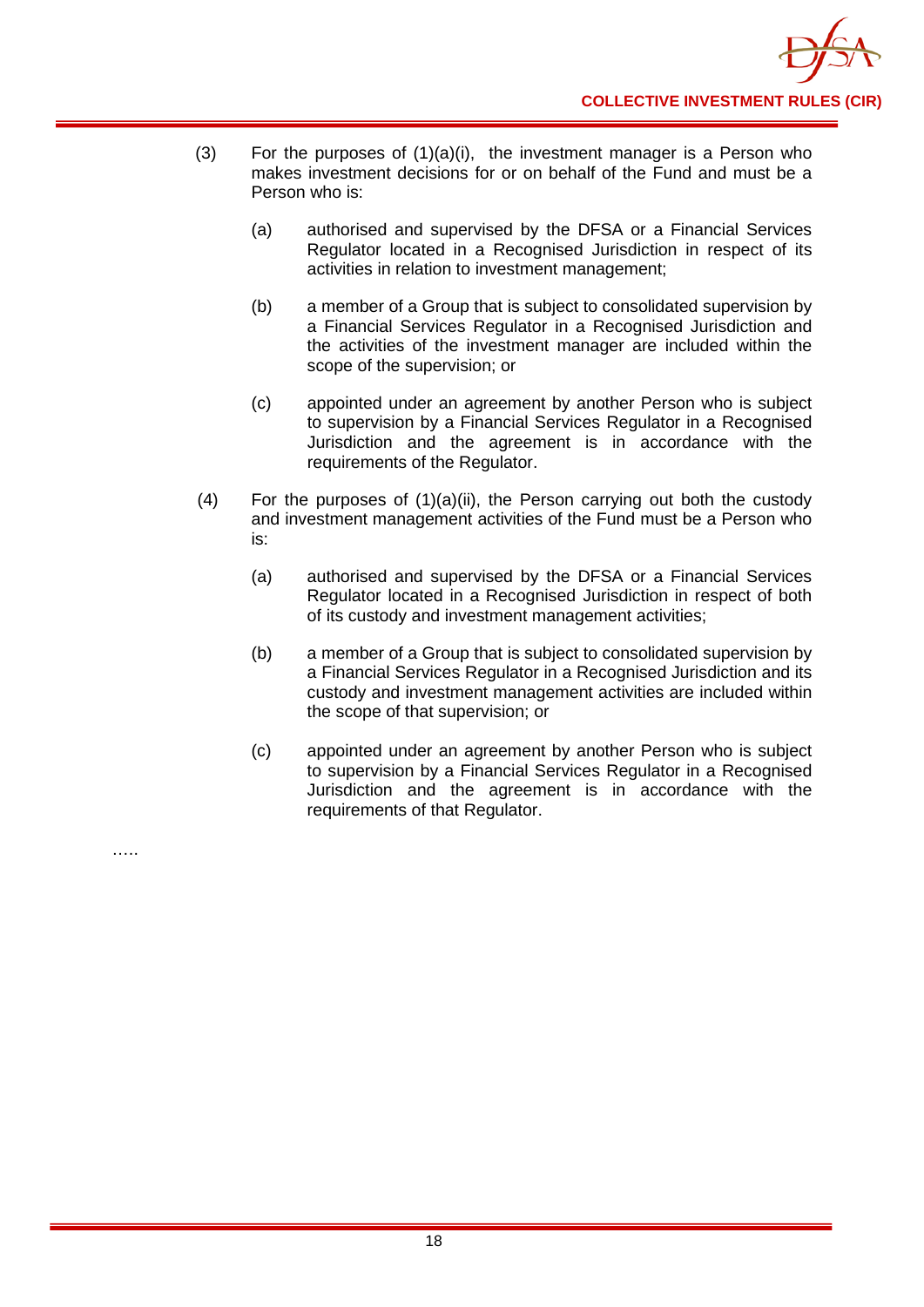

## **APP9 USE OF PRICE INFORMATION PROVIDERS**

## **A9.1 Application**

- **A9.1.1** This Appendix applies to a Fund Manager of:
	- (a) an Exchange Traded Fund; or
	- (b) a Fund that has any Fund Property that consists of Crypto Tokens..

## **Use of price information providers**

- **A9.1.2** (1) A Fund Manager of an ETF may only use an index or other benchmark provided by a Price Information Provider for the purposes referred to in Rule 13.9.3 if it has undertaken appropriate due diligence to ensure that the Price Information Provider, on an on-going basis, meets the requirements set out in (23).
	- (2) A Fund Manager of a Fund that has any Fund Property that consists of Crypto Tokens may only use an index or other benchmark provided by a Price Information Provider to value the Crypto Tokens if it has undertaken appropriate due diligence to ensure that the Price Information Provider, on an on-going basis, meets the requirements set out in (3).
	- (23) The requirements relating to the Price Information Provider are that:
		- (a) it has fair and non-discriminatory procedures for establishing prices of Investments or Crypto Tokens which are made public.
		- (b) it can demonstrate adequate and appropriate transparency over the methodology, calculation and inputs to allow users to understand how the benchmark or index is derived and its potential limitations by:
			- (i) making publicly available all the rules that govern the methodology, composition, components and value, and relative weighting of securities in each index or benchmark within a reasonable time frame as appropriate to the nature of the index and its users; and
			- (ii) not making changes to the rules for index compilation without giving advance public notice before any changes are made;
		- (c) where appropriate, it gives priority to concluded transactions in making assessments and adopts measures to minimise selective reporting;
		- (d) it is of good standing and repute as an independent and objective price reporting agency or index provider;
		- (e) it has a sound corporate governance framework;
		- (f) it has adequate arrangements to avoid its staff having any conflicts of interest where such conflicts have, or are likely to have, a material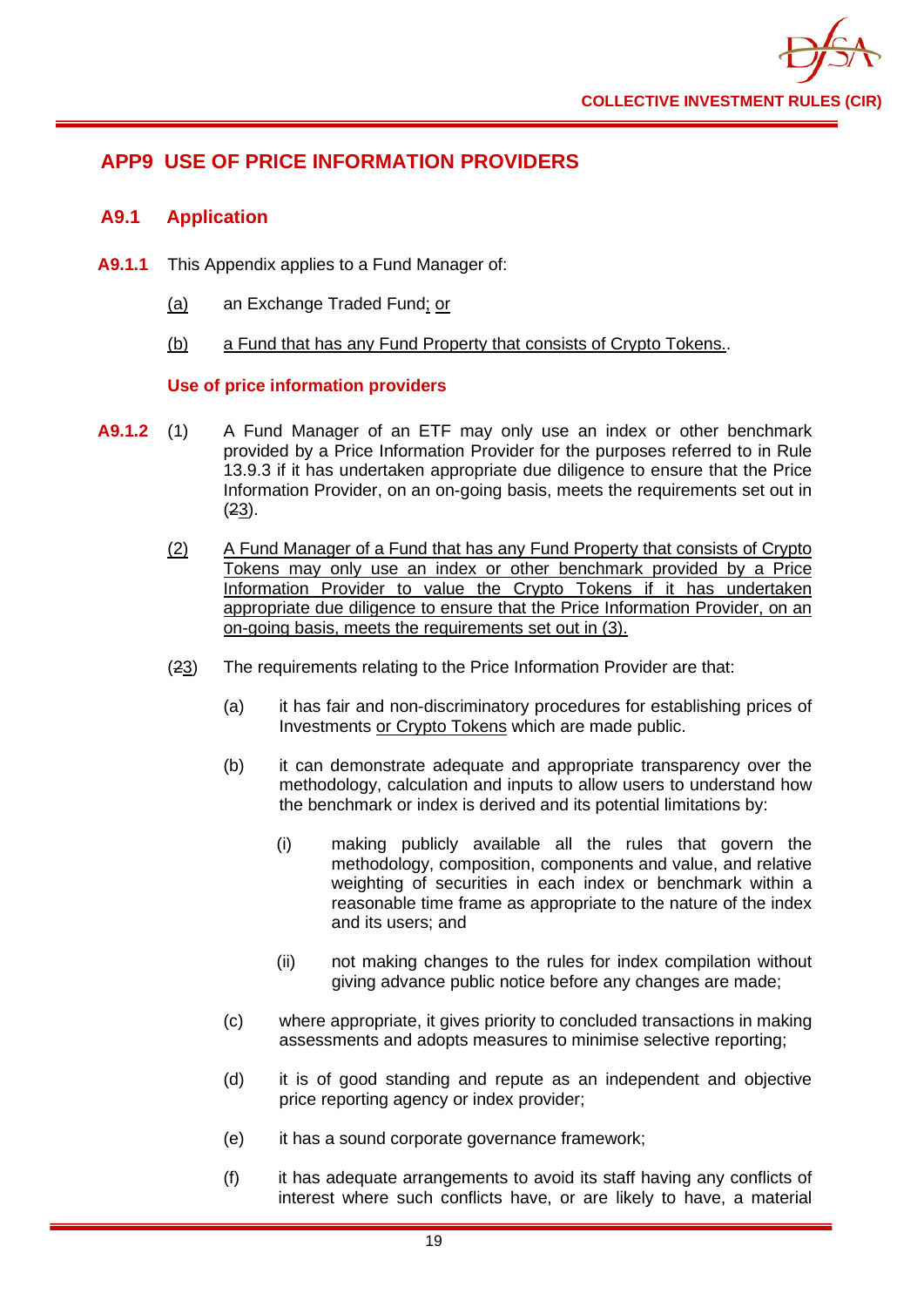adverse impact on price establishment process, and in particular, it does not employ ETF staff, for the purposes relating to the creation, development or modification of the index compilation rules and their review; and

(g) it has adequate complaint resolution mechanisms to resolve any complaints about the Price Information Provider's assessment process and methodology.

#### **Guidance**

- 1. A Fund Manager of an ETF <u>or a Fund that invests in Crypto Tokens</u>, when assessing the suitability of a Price Information Provider (the provider), should take into account factors such as:
	- a. the provider's standing and reliability in the relevant physical or derivatives markets as a credible price reporting agency;
	- b. the quality of corporate governance adopted, covering areas such as independent members of the board, independence of its internal audit and risk management function, and in the case of a Shari'a compliant index or benchmark, its Shari'a governance arrangements;
	- c. whether the methodologies and processes (including any material changes to such methodologies and processes) adopted by the provider for the purposes of pricing are made publicly available;
	- d. whether there are adequate procedures adopted to ensure that conflicts of interests between the provider's commercial interests and the users of its services, including that of its Employees involved in pricing process, are adequately addressed, including through codes of ethics;
	- e. whether there is a clear conveyance to its users of the economic realities of the underlying interest the Price Information Provider seeks to measure; and,
	- f. the degree to which the Price Information Provider has given consideration to the characteristics of underlying interests measured, such as:
		- **the size and liquidity**: Whether the size of the market informs the selection of an appropriate compilation mechanism and governance processes. For example, a benchmark or index that measures a smaller market may be impacted by single trades and therefore be more prone to potential manipulation, whereas a benchmark for a larger market may not be well represented by a small sample of participants;
		- **the relative market size**. Where the size of a market referencing a benchmark is significantly larger than the volume of the underlying market, the potential incentive for benchmark manipulation to increase; and
		- **Transparency**: Where there are varying levels of transparency regarding trading volumes and positions of market participants, particularly in non-regulated markets and instruments, whether the benchmark represents the full breadth of the market, the role of specialist participants who might be in a position to give an overview of the market, and the feasibility, costs and benefits of providing additional transparency in the underlying markets.
- 2. If a Price Information Provider that an ETF Fund Manager uses for tracking or outperforming an index or benchmark for the purposes of the ETF it manages is a Related Party of the Fund